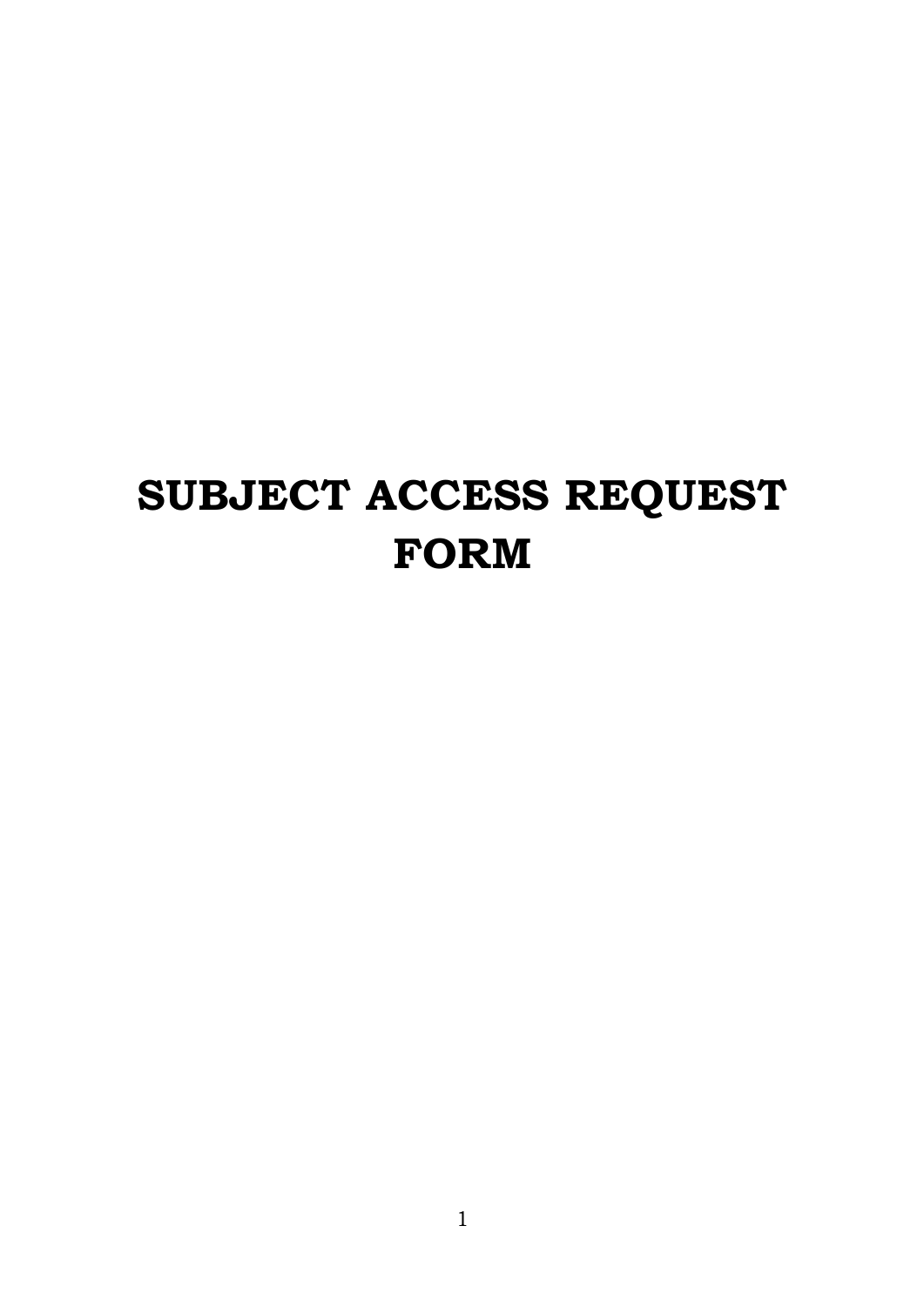## **SUBJECT ACCESS REQUEST**

#### **Introduction**

Under the General Data Protection Regulations 2016 you, the data subject, have a right to receive a copy of the data/information we hold about you or you are able to authorise someone else to act on your behalf.

Please complete this form if you wish to see your data or if you are making the request on behalf of someone else. Your request will be processed within one month. There is no fee unless further copies of the same information have been requested or your request is excessive, in which case we may charge a reasonable fee based on our administrative costs.

#### **Please note that we may not be able to meet your request or provide a copy of the data in certain circumstances, for example:**

- **If it would involve a 'disproportionate effort**
- **If the law prevents us from doing so**

### **Proof of Identity**

We require proof of your identification (one of which must be photographic) before we can disclose your personal data. Can you please therefore provide **two** different forms of identification from the list below:

- Current valid Passport
- Current UK/EU driving licence
- Utility bill (issued within last 3 months)
- Benefits/Pensions agency letter (issued within last 3 months)
- Current Council Tax bill
- Bank/Building Society statement (issued within last 3 months)
- Current house/motor insurance certificate
- Current residency permit issued by Home Office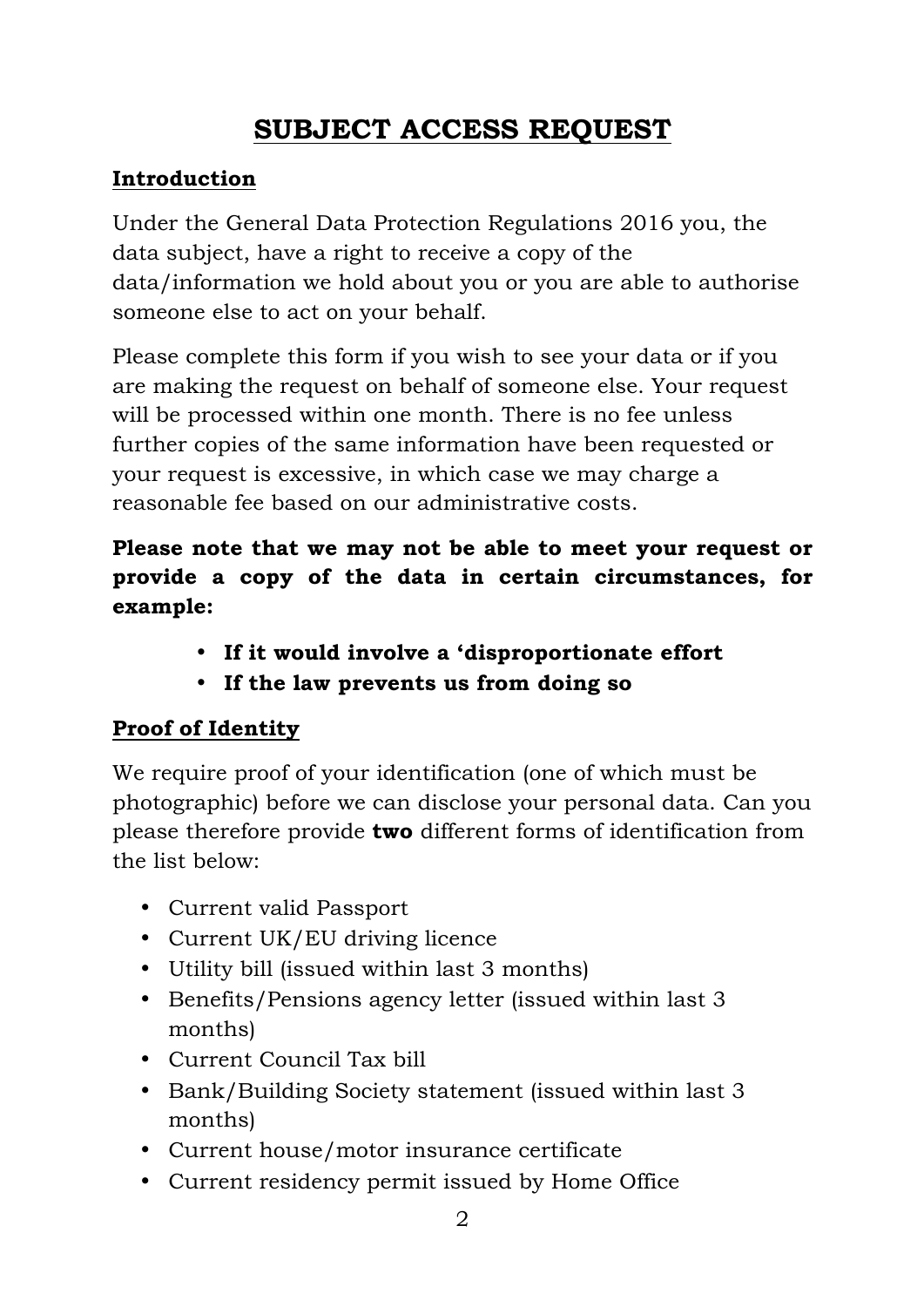- Birth/marriage certificate
- Travel card/Bus Pass
- Addressed Payslip (issued within the last 3 months)

(Please provide photocopies only – do not send original documents.)

Please note if you are making the request on behalf of someone else, we will need proof of identity from both yourself and the person whose data it is, together with: a signed letter of authorisation to act on their behalf from the person whose data is being requested; Lasting or Enduring Power of Attorney, Evidence of Parental Responsibility, etc.

### **1. Applicant Details**

#### **1.1 Data subject details**

(Please enter your details. If you are making the request on behalf of someone else, please provide their details.)

Surname/Family Name:

First Name(s):

If your name has changed or you are known by another name(s) please provide details:

Date of Birth:

Full Address:

Daytime Telephone No:

Email Address:

Preferred method(s) of contact: Tick all that apply.  $\square$  Telephone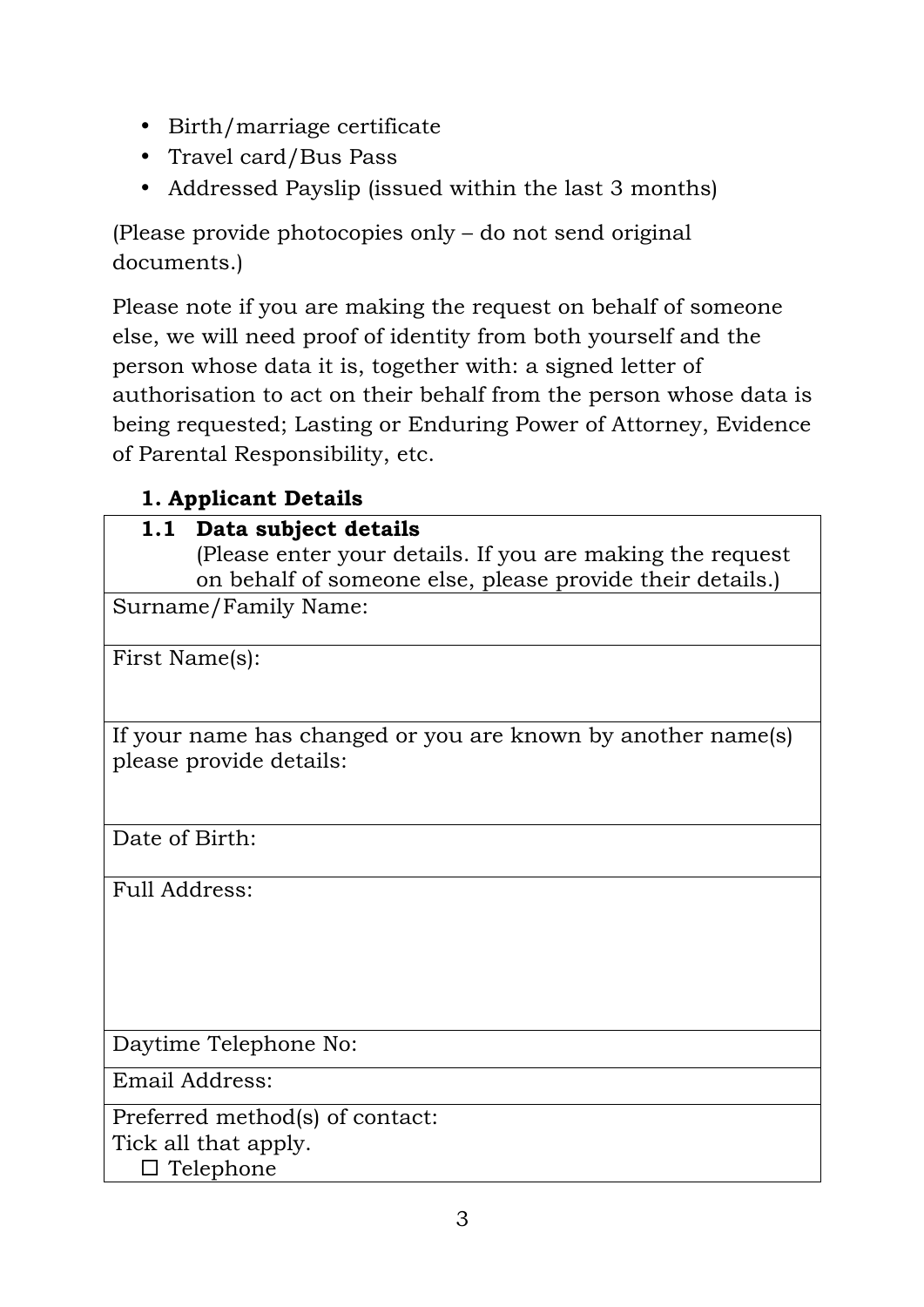**1.2 Wrekin Housing Group Tenants/Residents (current & past). Please note if you are a joint tenant and are requesting data relating to both tenants, both tenants will need to complete a Subject Access Request otherwise we will only be able to provide copies of the data relating to the applicant.**

Are you a current or past Wrekin Housing Group resident:  $\Box$  Past

 $\Box$  Current

Please provide the address(es) & postcode(s) of any Wrekin Housing Group property you lived in:

Please provide the dates you lived at the above address(es):

#### **1.3 Wrekin Housing Group Employees (current & past)**

Are you a current or past Wrekin Housing Group employee:  $\Box$  Current

 $\square$  Past

Employee Number:

Department & Job Title:

Dates of Employment: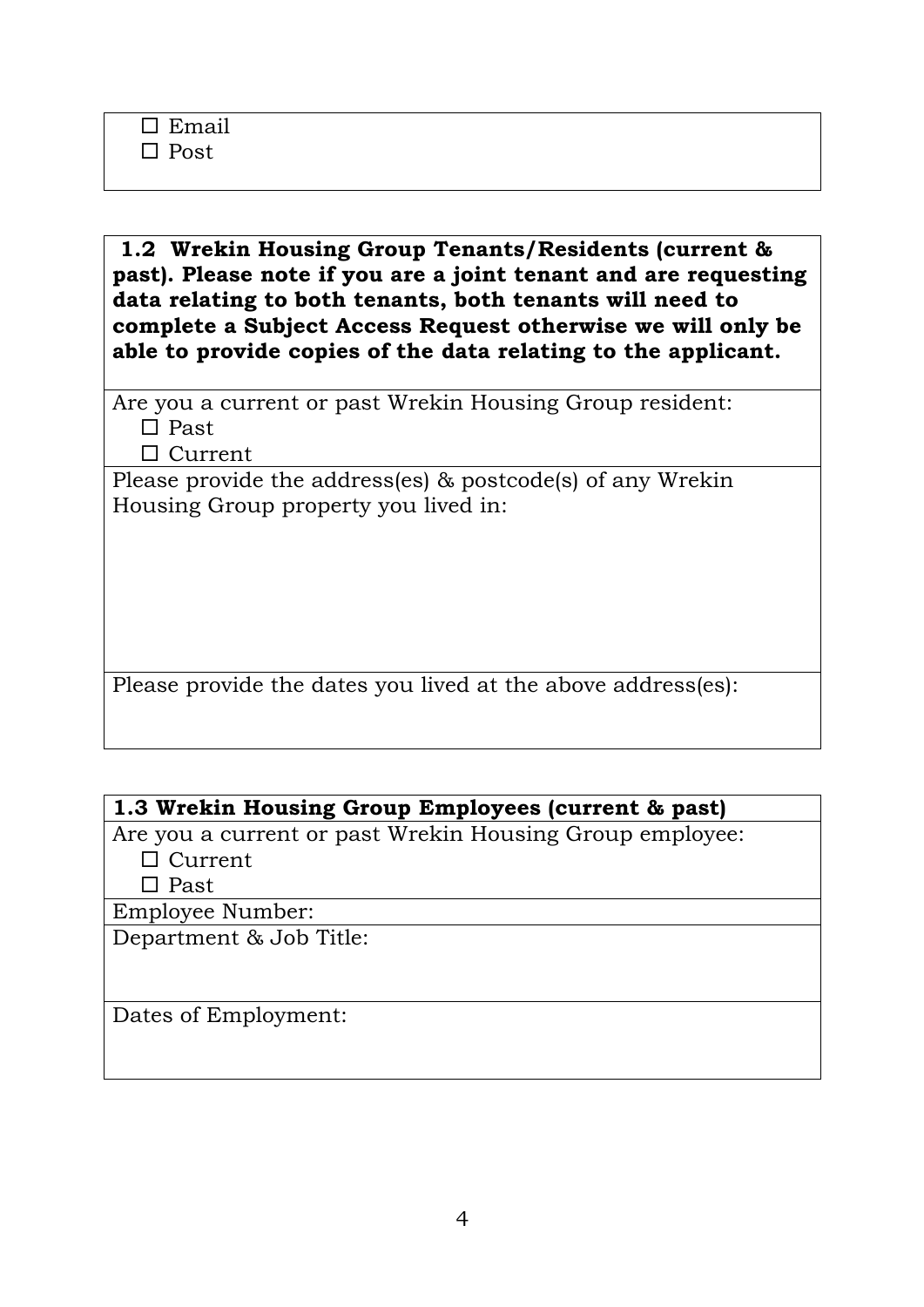#### **1.4 Third Party Details**

Please complete this section if you are **NOT** the Data Subject, but have been appointed to act on their behalf.

Surname/Family Name:

First Name(s):

Date of Birth:

Full Address:

Day time telephone number:

Email Address:

Preferred method(s) of contact:

Tick all that apply.

 $\Box$  Telephone

 $\square$  Email

 $\square$  Post

Relationship to Data Subject: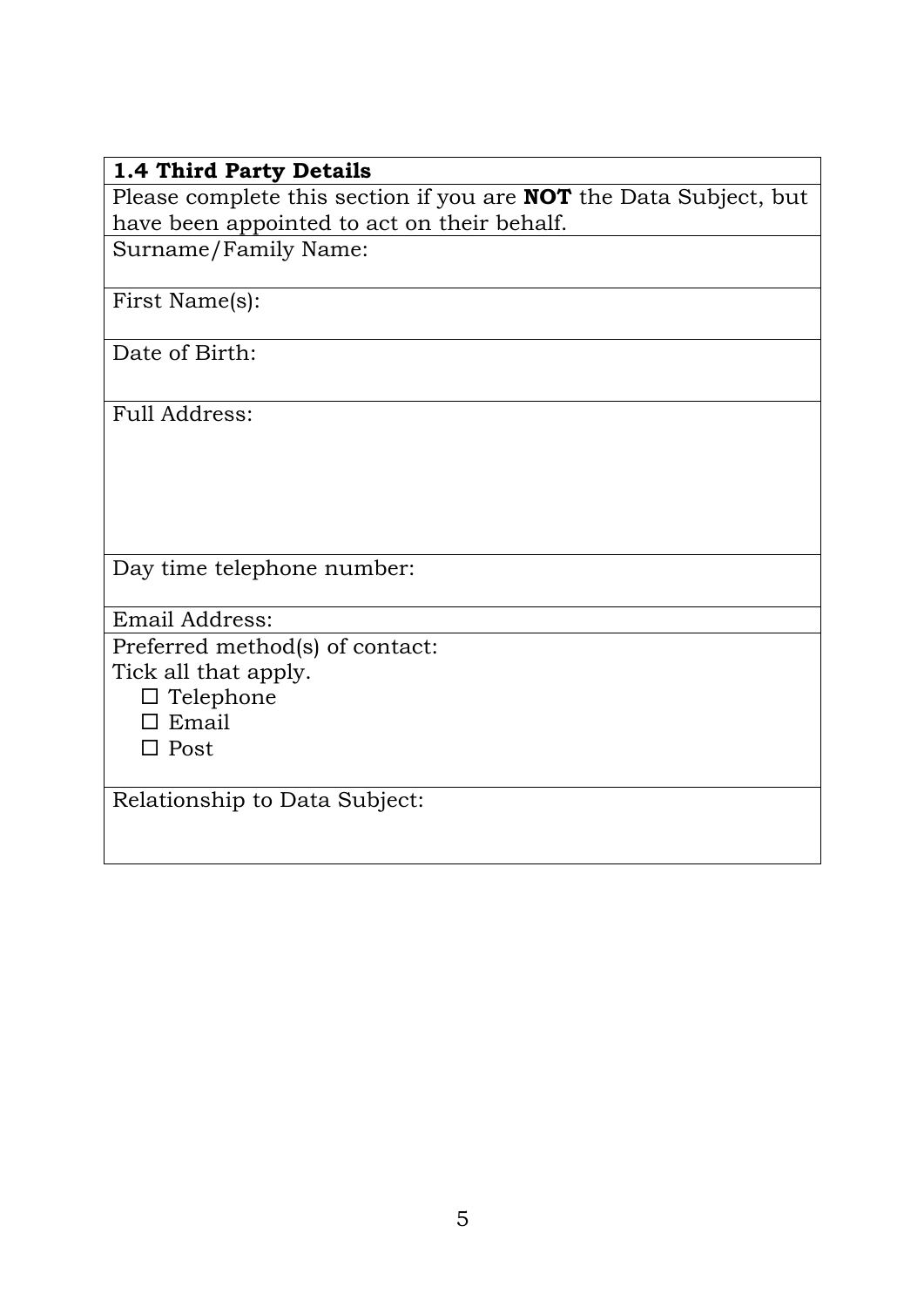#### **2. Data required**

If you would like to see only specific document(s) or data between specific dates please give details in the box below as this will help us to respond to your request more quickly and efficiently. Please continue on a separate sheet if necessary.

**3. Declaration**

**3.1 I confirm that the information I have provided on this form is true and accurate and that I am the person to whom it relates. I understand that the Wrekin Housing Group must confirm my identity before any data can be disclosed and that it may be necessary for me to provide more detailed information in order to locate the data requested.**

Please tick the box that applies below.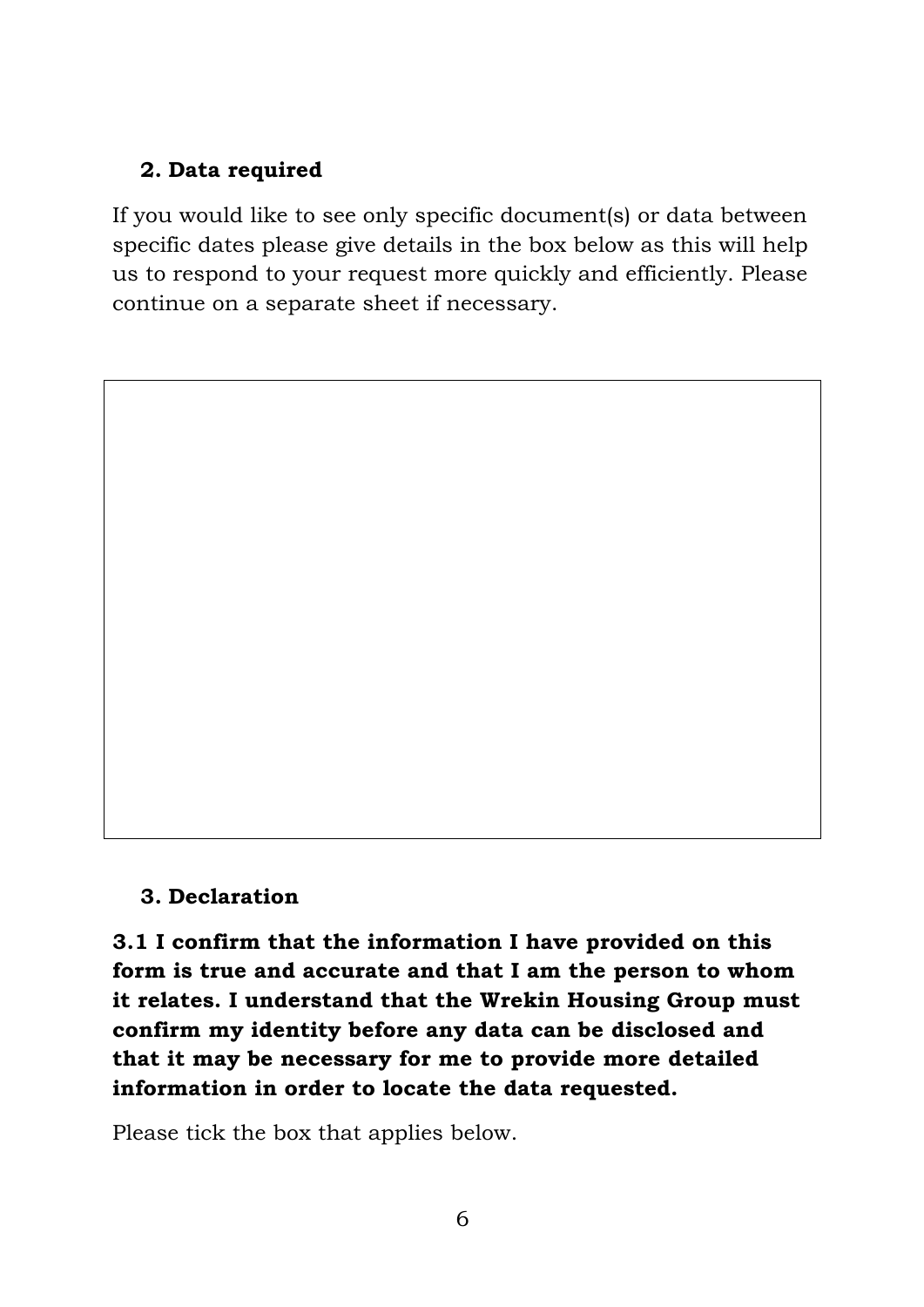- $\Box$  I confirm I am the person named in s. 1.1 and request that my data be sent to the address provided in s.1.1.
	- Or
- $\Box$  I confirm that I am the person named in s.1.1 and request that my data be sent to the address of the third party given in s.1.4

Signed………………………….

Name: [block capitals]……………………..

Date:

#### **3.2 This section is ONLY to be completed when you are acting on behalf of the data subject.**

I confirm that I am acting on behalf of ………………………… and have provided the necessary proof of my identity and authority to do so.

Signed………………………….

Name: [block capitals]……………………..

Date:…………………………………………….

### **Checklist**

Before returning the form please check you have competed the following:

| 1. | You have fully completed the form                     |  |
|----|-------------------------------------------------------|--|
| 2. | You have enclosed 2 relevant forms of ID              |  |
|    | (photocopies only please)                             |  |
| 3. | The declaration has been signed and dated by the      |  |
|    | person named in s.1.1                                 |  |
| 4. | If you are making the request on behalf of someone    |  |
|    | else, you have provided the relevant authority to do  |  |
|    | so and have signed and dated the form.                |  |
| 5. | You have provided as much information as              |  |
|    | possible to enable us to locate the data you require. |  |